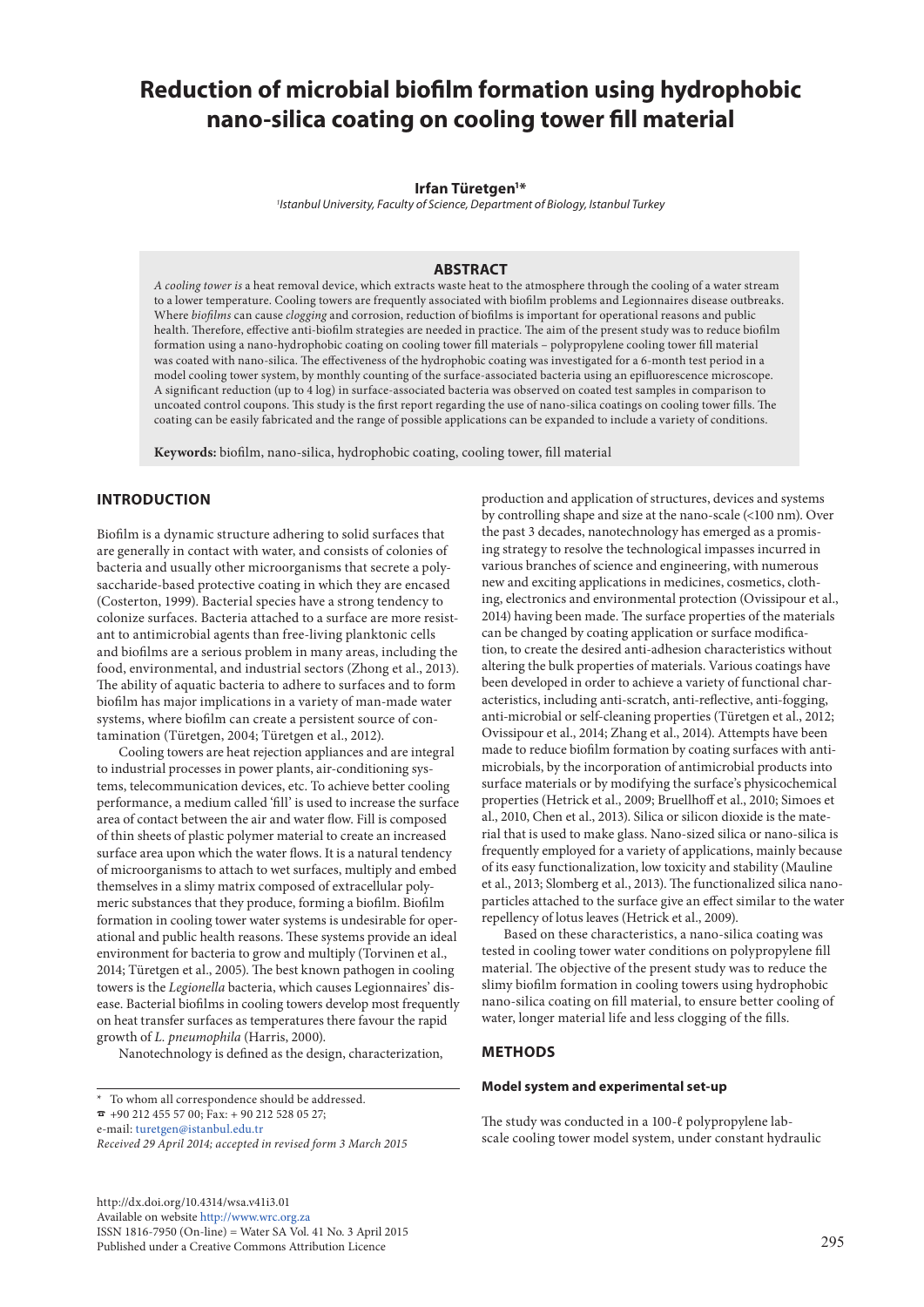conditions. It was equipped with a recirculating pump in the basin and a heat source to facilitate evaporation, as described previously (Türetgen et al., 2012). The covering lid had openings to ensure fresh air and daylight entry, similar to a real cooling tower. A supply of potable water was used to replenish water lost by evaporation and blowdown (partial draining). The use of a model system was preferred because of the control this achieved over operating parameters and monitoring. Throughout the experiment, the water temperature was kept constant at 37°C. Test coupons were fixed and did not make any contact with each other. Biofilms were allowed to develop for 6 months on coupons within the model system. No chemicals (disinfectant, pH regulators or anti-scaling agents) were added to the system, to exclude their negative effects on microorganisms and biofilm formation.

#### **Test coupons and coating**

Original polypropylene fill material sheet was cut into small coupons (5 x 2 cm) for easy examination, cleaned using 70% ethanol, rinsed with distilled water, left to air dry, and coated with hydrophobic nano-silica. Liquid nano-silica is a colourless, transparent and ready-to-use product, which was sprayed directly for full coverage on the samples at ambient temperature and cured by being left to air dry for 48 h. Nano-silica was granted from Artekya LTD (Istanbul, Turkey). The silica (SiO<sub>2</sub>) nanoparticle size was  $\sim$  50 nm, which was modified by active fluor atoms. The liquid form of the coating contains a maximum of 60% hydrocarbon solvent. The stability of the coating was characterized using a portable pull-off adhesion tester (Elcometer 510, US) after 24 h of curing. The average overall adhesion value of the coating was recorded as 1.5, which corresponds to ‹good›, in terms of the overall adhesion rating presented by McDonald et al. (1995). The coating was stable on surfaces – no weight loss, discoloration or peeling was observed on all of the coated test coupons after 6 months.

#### **Contact angle and surface roughness measurements**

The contact angle measurement of the test coupons was carried out using a contact angle goniometer with deionized water at ambient temperature, before the coupons were immersed in water for the experiment. The measurement of coated samples was done right after the 24-h curing time. Each coated and uncoated sample was measured 6 times. Surface roughness was assessed by a white light optical profiler (Wyko NT1100, US) in the vertical scanning mode, which is a non-contact optical profiling system that provides high vertical resolution. Scan speed was set to 7.2 µm/s. Representative roughness parameter is the mean average roughness  $(R_a)$  of 3 measurements.  $R_a$  is the arithmetic average of the absolute values of the roughness profile ordinates.

#### **DAPI staining**

4',6-diamidino-2-phenylindole (*DAPI*) (Sigma-Aldrich, US) is a fluorescent stain that binds strongly to A-T rich regions in DNA. Four coupons were removed monthly for analysis and staining, carried out in triplicate. Coupons were rinsed with phosphate-buffered saline to remove any unattached cells and then stained with 1.0 µg/mℓ DAPI solution for epifluorescence microscopy. After 30-min incubation with the dye, in the dark and at 37°C, samples were washed with filter-sterilized

double-distilled water (Rodriguez et al. 1992). The air-dried coupons were coverslipped and examined using an epifluorescent microscope equipped with a 100 W mercury lamp (Nikon 80i, Japan). The total number of bacteria was calculated from 20 randomly-chosen microscopic fields.

#### **Statistical analysis**

Blue-coloured DAPI signal counts were log<sub>10</sub> transformed and standard errors of the means were calculated. To keep the individual numbers manageable, a 'log reduction' term was used. One log reduction means a 10-fold decrease in bacterial numbers. Differences between variables were tested for significance using a t-test; differences were considered significantly different when *P*< 0.05. Statistical analyses were performed using SPSS Version 11.0 program.

# **RESULTS**

The efficacy of the hydrophobic coating on fill material over a 6-month period was evaluated to determine the effectiveness in controlling biofilm formation in a model recirculating water system simulating cooling tower water system conditions. The biofilm reproducibility and physicochemical properties (temperature, evaporation, pH, total dissolved solids) of the bulk water were compared to a full-scale cooling tower system examined in a previous study, to reveal how representative the model system is (Türetgen, 2004). The results of the present study clearly showed that total bacterial counts on nano-silica coated test surfaces, determined by epifluorescence microscopy, were significantly lower (*P*< 0.05) than that of uncoated polypropylene samples. After the first month the reduction was more than 2 log, which gradually increased till the end of the 6-month period. After the sixth month, a 4 log difference (Table 1) was observed between test and control coupons. The differences between coated and uncoated polypropylene coupons were found to be statistically significant (*P*< 0.05) (Fig. 1).

The total bacterial counts on nano-silica coated samples were recorded as 4 cell/cm<sup>2</sup> after the first month, whereas this was 355 cell/cm<sup>2</sup> on uncoated polypropylene material. This result clearly indicates that hydrophobic nano-silica coating reduces biofilm formation on fill materials from the beginning of the experiment. The density of biofilm bacteria on uncoated





**Total bacterial counts over time. Error bars indicate standard deviation. Results reported represent the arithmetic means of 3 replicate measurements for each of 4 coupons monthly.**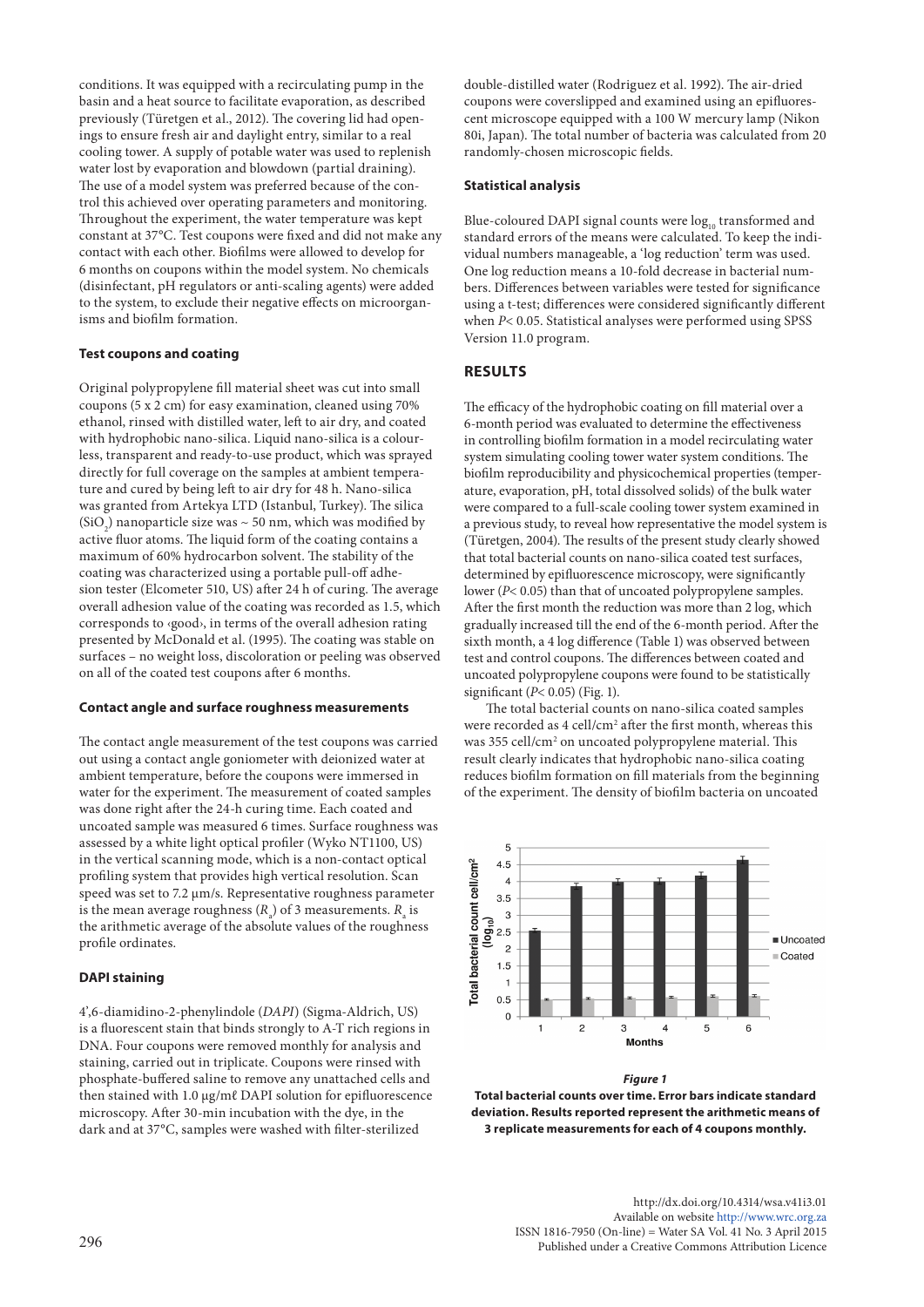control coupons gradually increased and reached 42 365 cell/ cm2 after 6 months. No significant increase (*P* < 0.05) of biofilm density on coated samples was observed during the 6-month period in terms of surface-associated total bacteria counts. The results demonstrate that a nano-silica coating could help to control bacterial biofilm formation in cooling tower water systems.

The water contact angles of the polypropylene coupons increased after coating with nano-silica, indicating that the hydrophobicity of the coated surfaces was significantly increased  $(P < 0.05)$  (Table 2). If the water contact angle degree is larger than 90°, the surface is considered to be hydrophobic (Arkles, 2006). The average water contact angle of uncoated control coupons was measured as 76.47°, whereas the average for coated coupons was 120.61°. On the other hand, the nanosilica coating improved the surface roughness by smoothing out the extruded polymer surface. The data for the test and control coupons is listed in Table 3. Surface roughness was measured as average roughness  $(R_{a})$  using an optical non-contact profiler. The coating application decreased surface roughness significantly compared to that of the uncoated control coupons (*P* < 0.05). The average roughness of uncoated control coupons was measured as 1.32 μm, whereas coated coupons' average roughness was 0.31 μm.

# **DISCUSSION**

The emergence of biofilm-related problems clearly shows that new biofilm control strategies are required. Ideally, preventing biofilm formation would be a better option than treating or cleaning it. However, there is presently no known technique that is able to totally prevent the formation of unwanted biofilms. Various strategies to reduce the accumulation of microbial biofilms have been studied over the years, with various degrees of success (Hetrick et al., 2009; Türetgen et al., 2012; Mauline et al., 2013). In different industrial settings, a range of biocides and toxic metals have been used for sanitizing purposes and/or biofilm reduction. It is known that the preconditioning of surfaces with hydrophobic coatings significantly discourages bacterial attachment and adhesion to these surfaces. Antibacterial coatings have also been used in the past with low success, due to the emergence of resistant strains (Simoes et al., 2010; Epstein et al., 2010). Aside from this, biofilm bacteria are highly resistant to antimicrobial agents. Using coatings with antimicrobial agents could lead to selection for resistance and could even induce biofilm formation (Hoffman et al., 2005). Previous approaches have mostly used antimicrobial substances to counter biofilms. The use of a nano-silica coating did not include any antimicrobial agents, which could count as an

| Table 1<br>Log <sub>10</sub> based total bacterial cell counts on surfaces and log reductions |                                                           |                       |               |  |  |  |  |
|-----------------------------------------------------------------------------------------------|-----------------------------------------------------------|-----------------------|---------------|--|--|--|--|
|                                                                                               | Total bacterial count cell/cm <sup>2</sup> ( $log_{10}$ ) |                       |               |  |  |  |  |
| <b>Months</b>                                                                                 | <b>Uncoated surface</b>                                   | <b>Coated surface</b> | Log reduction |  |  |  |  |
|                                                                                               | 2.55                                                      | 0.60                  | 2.0           |  |  |  |  |
| 2                                                                                             | 3.86                                                      | 0.54                  | 3.0           |  |  |  |  |
| 3                                                                                             | 3.99                                                      | 0.56                  | 3.5           |  |  |  |  |
| 4                                                                                             | 4.01                                                      | 0.58                  | 3.5           |  |  |  |  |
| 5                                                                                             | 4.18                                                      | 0.61                  | 3.5           |  |  |  |  |
| 6                                                                                             | 4.64                                                      | 0.62                  | 4.0           |  |  |  |  |

| $\sim$<br>., |
|--------------|
|--------------|

**Water contact angles (by degree) of polypropylene coupons were measured before (control coupons) and after curing of the coating application (coated test coupons), at the beginning of the experiment.**

| No. of measurements | Contact angles (°)     |                            |  |  |  |
|---------------------|------------------------|----------------------------|--|--|--|
|                     | <b>Control coupons</b> | <b>Coated test coupons</b> |  |  |  |
|                     | 77.06                  | 102.81                     |  |  |  |
|                     | 75.98                  | 103.08                     |  |  |  |
|                     | 76.16                  | 102.77                     |  |  |  |
|                     | 77.22                  | 101.96                     |  |  |  |
|                     | 75.55<br>102.53        |                            |  |  |  |
| O                   | 76.85<br>102.56        |                            |  |  |  |

| Table 3<br>Average roughness, Ra (µm) results for 6 different polypropylene coupons, uncoated (control) and coated with nano-silica |              |              |              |            |            |            |  |  |
|-------------------------------------------------------------------------------------------------------------------------------------|--------------|--------------|--------------|------------|------------|------------|--|--|
|                                                                                                                                     | Uncoated (1) | Uncoated (2) | Uncoated (3) | Coated (4) | Coated (5) | Coated (6) |  |  |
| Ra (µm)                                                                                                                             | l.37         | 1.28         | 1.31         | 0.38       | 0.30       | 0.25       |  |  |
|                                                                                                                                     |              |              |              |            |            |            |  |  |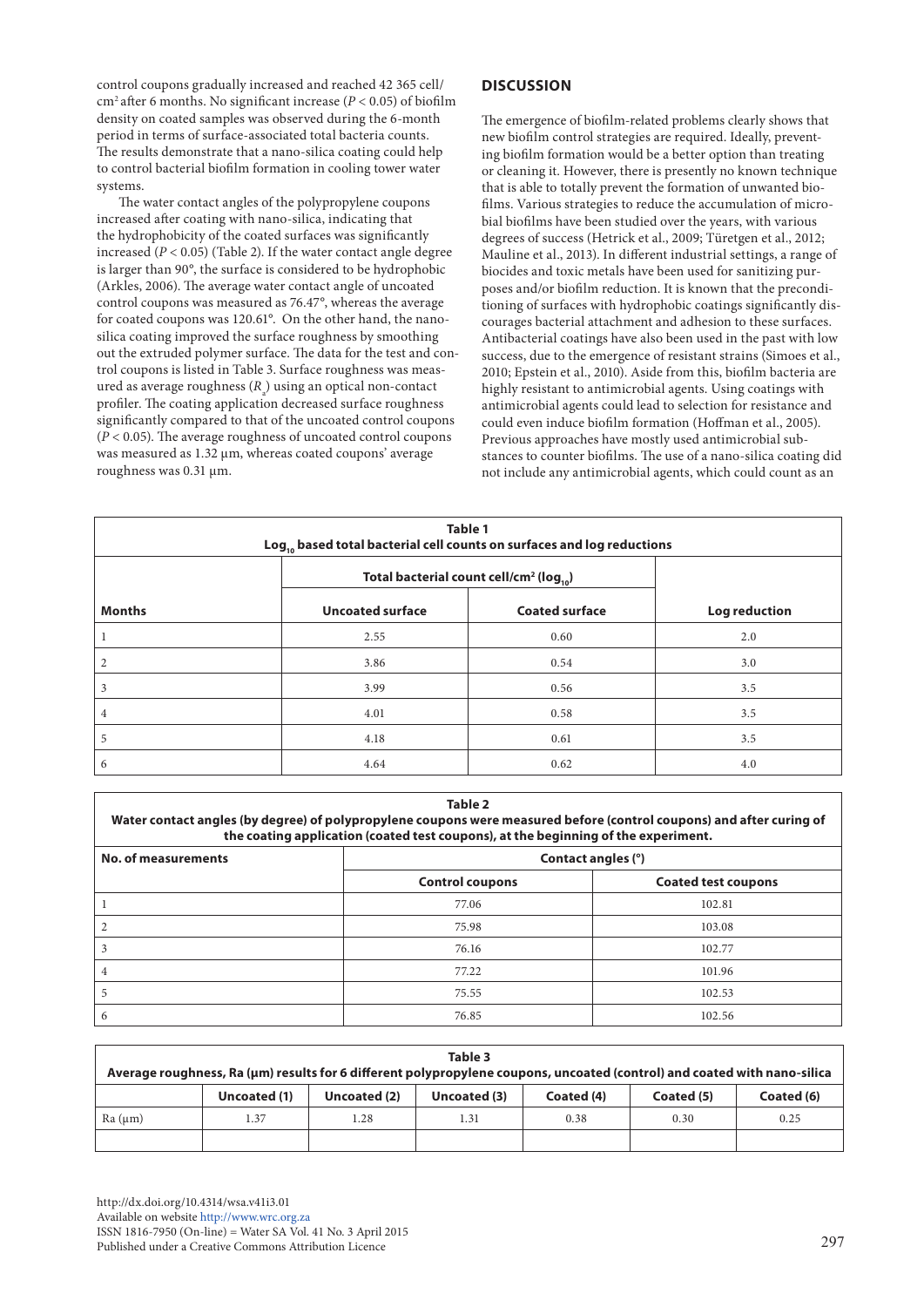advantage. One of the shortcomings of bactericidal surfaces is that they could end up being covered with macromolecules and dead microorganisms, and then lose their antimicrobial function (Klibanov, 2007).

As underlined by Zhong et al. (2013) and Oliveira et al. (2001), bacteria are generally more likely to adhere to hydrophobic surfaces rather than hydrophilic surfaces. But Shaer et al. (2012) have presented findings that demonstrate that hydrophobic coatings can inhibit biofilms. Simoes et al. (2010) concluded that adhesion mechanisms other than physicochemical surface properties may play a determining role in bacterial adherence ability. Some interactions (e.g. electrostatic, steric) or conditions (temperature, pH, ionic strength of bulk water) can combine to adversely influence the adhesion of heterotrophic bacteria on silica-coated hydrophobic surfaces. Biofilm inhibition could be also attributed to the coating's chemical inertness, low surface free energy or coating smoothness (Chen et al., 2013). The author is of the opinion that high shear forces with induced water flow in recirculating cooling tower water conditions may make attachment more difficult in the presence of a nano-silica coating. The number of bacteria that may adhere and their ability to grow and spread on surfaces is greatly influenced by not only the bacteria themselves but also the physicochemical properties of the bulk water (Oliveira et al., 2001). The physicochemical properties of water in cooling tower systems differ; cooling systemes generally have higher temperatures (40–50°C), higher pH values (up to 11) and more elevated total dissolved solids values compared to drinking water networks (Türetgen, 2004). On the other hand; the surface roughness of solid materials has been recognized as one of many important factors for surface-bacteria interactions. Studies have shown that the surface roughness of materials strongly influences the degree of bacterial adhesion to surfaces (Mitik-Dineva et al., 2009; Truong et al., 2010). Cech et al. (2013) also observed a reduction of surface roughness for different materials after the coating process.

Low-cost nano-silica, with high strength and toughness, high temperature resistance and corrosion resistance, offers an alternative and novel perspective for use in particular areas (Ovissipour et al., 2014). The easy coating process enables preparation of a hydrophobic surface without any need for expensive compounds or techniques. The coating can be easily produced using dip coating or spraying. Cooling towers are often used in hotels, shopping malls and industrial plants. It is widely known that cooling tower maintenance is heavily neglected (Türetgen et al., 2005), resulting in expensive maintenance charges, shortened material life, inefficient cooling, excessive energy consumption and public health risk due to *Legionella* bacteria dissemination. While novel anti-biofilm approaches are still in the nascent phases of development, attention needs to be given to appropriate management of cooling towers, given their frequent association with the deadly Legionnaires' disease.

#### **CONCLUSION**

As an alternative strategy to fight against biofilms, nano-silica coating has been proposed for the reduction of biofilm formation in manufactured water systems. In this work, the author describes a simple coating procedure for cooling tower fills, as appropriate biofilm control is essential to maintain maximum heat transfer efficiency in cooling towers. This study is the first report regarding the use of nano-silica coatings on cooling tower fill material. The outcomes of this study should attract

the attention of cooling tower manufacturers and cooling tower operators needing to maintain water quality standards. The range of possible applications of this coating can be expanded to other conditions or contexts. Due to increasing constraints on environmental discharge of disinfectants and the increasing restrictions on the use of biocides, as well as a desire to reduce the costs of system maintenance, alternative methods to reduce biofilms in industrial water systems hold much promise. The impacts of similar coatings on biofilm formation have further implications, and require further study.

## **ACKNOWLEDGEMENTS**

This work was supported by TÜBITAK - The Scientific and Technical Research Council of Turkey, Project Number 1005 - 114Z191.

#### **REFERENCES**

- ARKLES B (2006) Hydrophobicity, hydrophilicity and silanes. *Paint Coatings Ind. Mag.* **22** (10) 114–124.
- BRUELLHOFF K, FIEDLER J, MÖLLER M, GROLL J and BRENNER RE (2010) Surface coating strategies to prevent biofilm formation on implant surfaces. *Int. J. Artif. Organs* **33** (9) 646–653.
- CECH J, PRANOV H, KOFOD G, MATSCHUK M, MURTHY S and TABORYSKI R (2013) Surface roughness reduction using spraycoated hydrogen silsesquioxane reflow. *Appl. Surf. Sci.* **280** (1) 424–430.

CHEN M, YU Q and SUN H (2013) Novel strategies for the prevention and treatment of biofilm related infections. *Int. J. Mol. Sci.* **14** 18488-18501.

- COSTERTON JW (1999) Introduction to biofilm. *Int. J. Antimicrob. Agents* **11** 217–221.
- EPSTEIN A K, POKROYA B, SEMINARA A and AIZENBERG J (2010) Bacterial biofilm shows persistent resistance to liquid wetting and gas penetration. *Proc. Natl. Acad. Sci.* **108** (3) 995–1000.
- HARRIS A (2000) Problems associated with biofilms in cooling tower systems. In: Keevil CV, Godfree A, Holt D and Dow C (ed.) *Biofilms in the Aquatic Environment*. Springer-Verlag, New York.

Anti-Biofilm Efficacy of Nitric Oxide-Releasing Silica Nanoparticles

- HETRICK EM, SHIN JH, PAUL HS and SCHOENFISCH MH (2009) Anti-biofilm efficacy of nitric oxide-releasing silica nanoparticles. *Biomaterials* **30** 2782–2789.
- HOFFMAN LR, D'ARGENIO DA, MACCOSS MJ, ZHANG Z, JONES RA and MILLER SI (2005) Aminoglycoside antibiotics induce bacterial biofilm formation. *Nature* **436** 1171–1175.
- KLIBANOV AM (2007) Permanently microbicidal materials coatings. *J. Mater. Chem.* **17** 2479–2482.
- MAULINE L, GRESSIER M, ROQUES C, HAMMER P, RIBEIRO SJ, CAIUT JM and MENU MJ (2013) Bifunctional silica nanoparticles for the exploration of biofilms of *Pseudomonas aeruginosa*. *Biofouling* **29** (7) 775–788.
- McDONALD DB, SHERMAN MR and PFEIFER DW (1995) The performance of bendable and nonbendable coatings for reinforcing bars in solution and cathodic debonding tests. Federal Highway Administration. Publication No. FHWA-RD-94-103. US Department of Transportation, Washington, DC.
- MITIK-DINEVA N, WANG J, TRUONG VK, STODDART P, MALHERBE F, CRAWFORD RJ and IVANOVA EP (2009) *Escherichia coli, Pseudomonas aeruginosa* and *Staphylococcus aureus* attachment patterns on glass surfaces with nanoscale roughness. *Curr. Microbiol.* **58** 268–273.
- OLIVEIRA R, AZEREDO J, TEIXEIRA P and FONSECA AP (2001) The role of hydrophobicity in bacterial adhesion. In: Gilbert P, Allison D, Brading M, Verran J and Walker J (eds) *Biofilm Community Interactions: Chance or Necessity?* Bioline, Cardiff, UK.
- OVISSIPOUR M, ROOPESH SM, RASCO BA and SABLANI SS (2014) Engineered nanoparticles (ENPs): Applications, risk assessment, and risk management in the agriculture and food sectors. In: Wang S